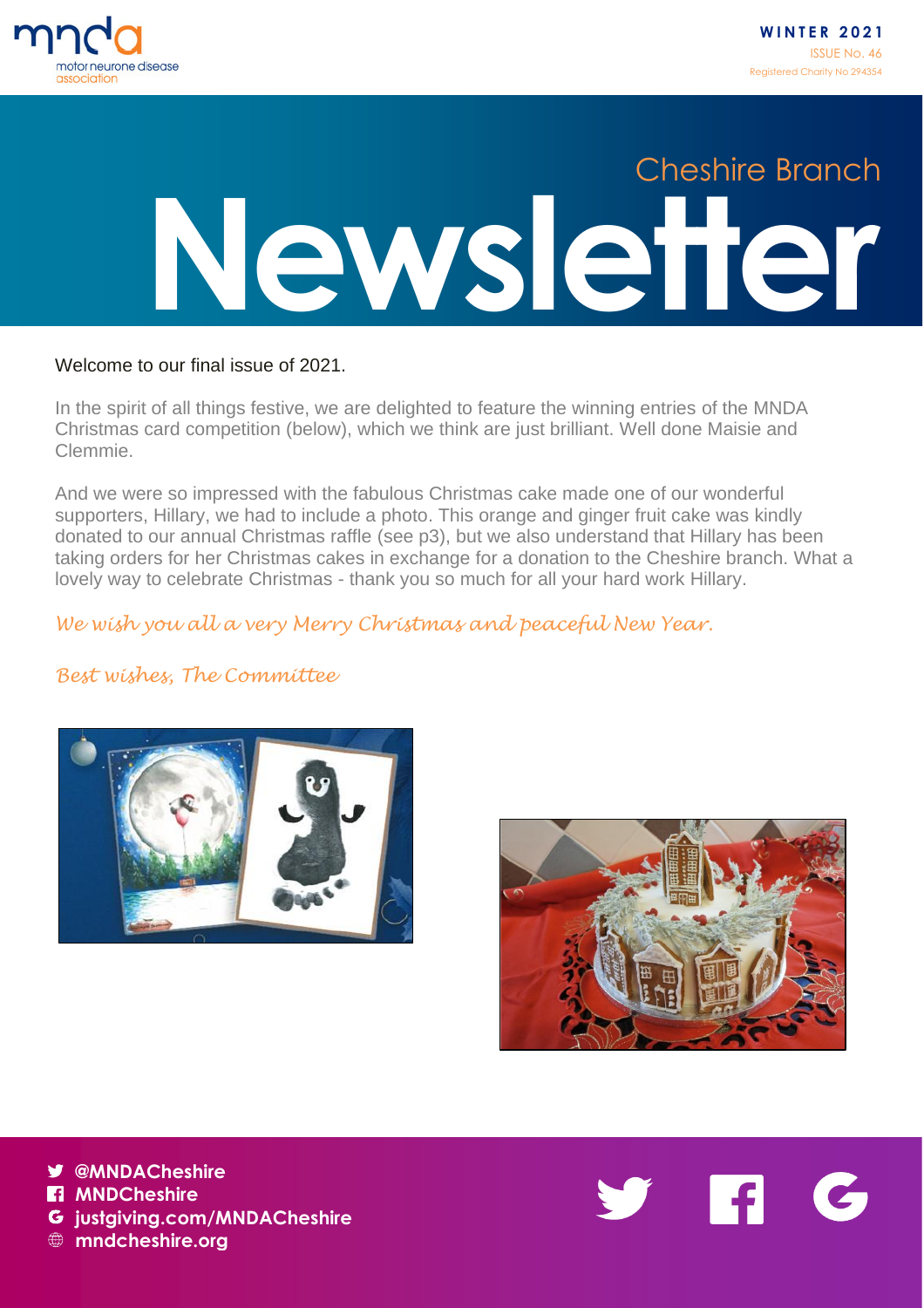

#### **Newsletter** Cheshire Branch

### FUNDRAISING NEWS



*Team Cheshire at Trefonen: (l-r) Richard S, Leonie, Sarah, Harry, James, David and Richard W*

## Offa's Dyke walk

By Richard Webb

Cheshire team raises over £2,000 for the branch in a challenging 14 mile walk from Trefonen to Pontcysyllte.

On 26 September, six branches of the MND Association took part in a walk along Offa's Dyke Footpath.

Cheshire branch was represented by our former fundraiser Leonie Steventon and her husband Richard, along with our vice-chair Richard Webb and his family - David, Sarah, Harry and James

The route had a total ascent of more than 2,200ft, with three major climbs on the way. One of the highlights was dropping from the high point of 359m overlooking Chirk castle in the distance, down to the lowest point of around 95m and then climbing back up to 215m alongside and above the castle - which in truth we couldn't see at this point.

On paper, this last climb looked far and away the easiest but turned out to be the hardest, with the group getting quite spread out at times. Approaching the top, we heard some angry sounding cows and when we got there found a field full of long horn cattle - a bull, cows and calves - which were extremely vocal but chose the time of our arrival to go to the other side and get a drink of water!

The last mile or so was known to be flat along the sides of the channel and over the aqueduct. After we did that, we all decided an ice cream was called for but to get there we had to cross the canal basin footbridge which only had 12 steps on each side - and it nearly did for us!

It was a good day's walk with enjoyable company and we were delighted to raise such a significant amount for the branch.



*Making good progress: (l-r) Richard W, Harry, Sarah, Richard S, James, Leonie, David*

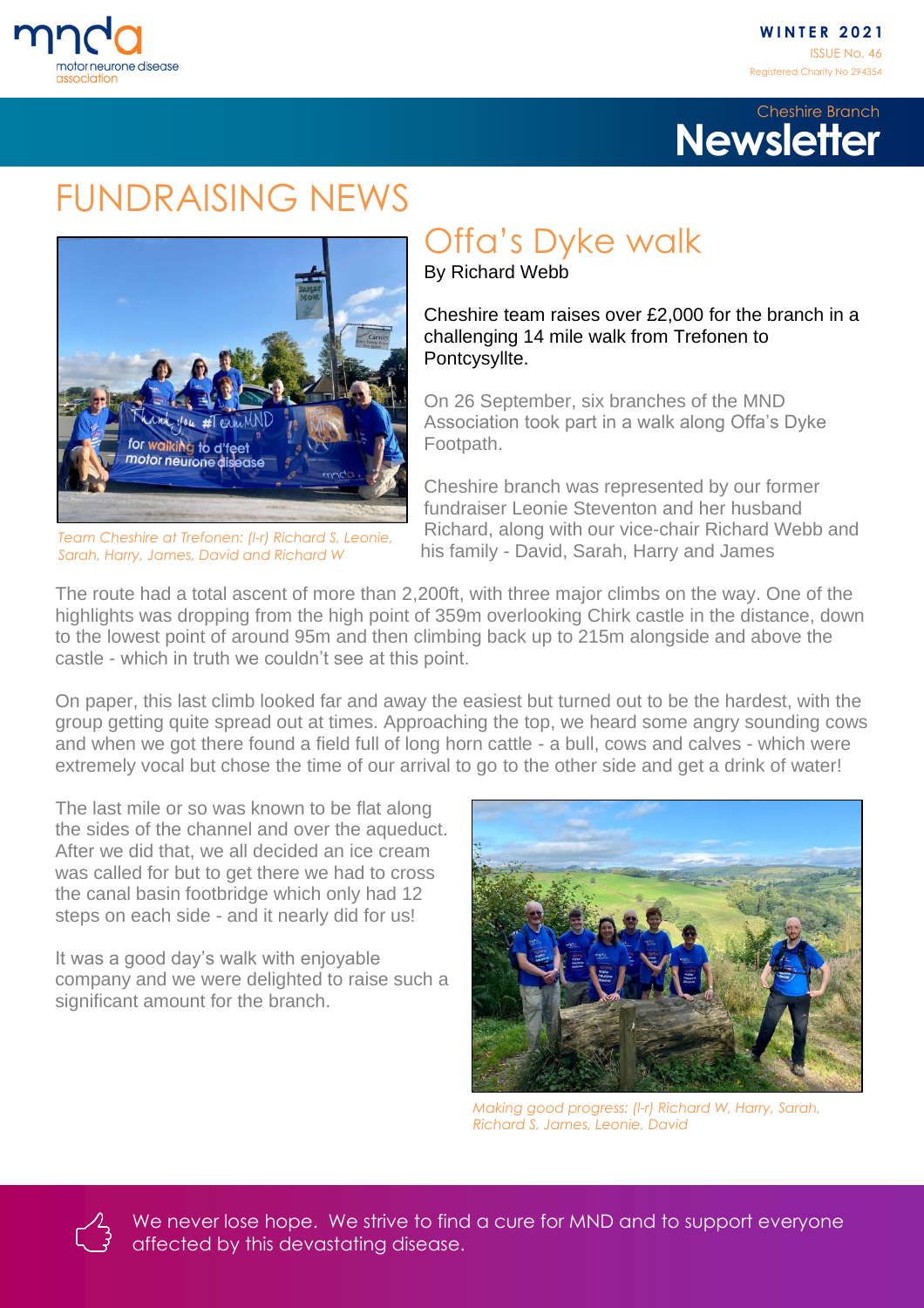

#### **Newsletter** Cheshire Branch

#### 80<sup>th</sup> birthday celebrations

By Joel Millett



#### Mike Gates (also known as Mick) made the most of his 80<sup>th</sup> birthday.

Born on 5 November, Mike was appropriately treated to a full-on firework display and numerous parties. Pictured (left) was Mike's favourite celebration with the family, (Jan, Mike's wife took the photo).

The branch would like to thank Mike as he requested instead of presents that family and friends make a donation to either the East Cheshire Hospice or the Motor Neurone Disease Association.

# A very special afternoon

By Joel Millett

The December support meeting was held at Cottons Hotel, Knutsford, and our guests of honour were Lord & Lady Ashbrook.

After we had all enjoyed a full afternoon tea, Lord Ashbrook (our patron) gave a very heartfelt speech which highlighted the work of



carers and volunteers.

A special mention must be made of Peggy, Brenda & Hillary. Peggy & Brenda ran the raffle which made an amazing £195.60. Hillary made



and donated a beautiful Christmas cake and wreath together with Chocolate Orange Robins and Gin & Tonic Gift Sets, a very talented and generous lady.

## VIRTUAL DIARY DATES

7 February @ 2.30pm Support meeting Via Zoom: Contact Joel for details



We never lose hope. We strive to find a cure for MND and to support everyone affected by this devastating disease.